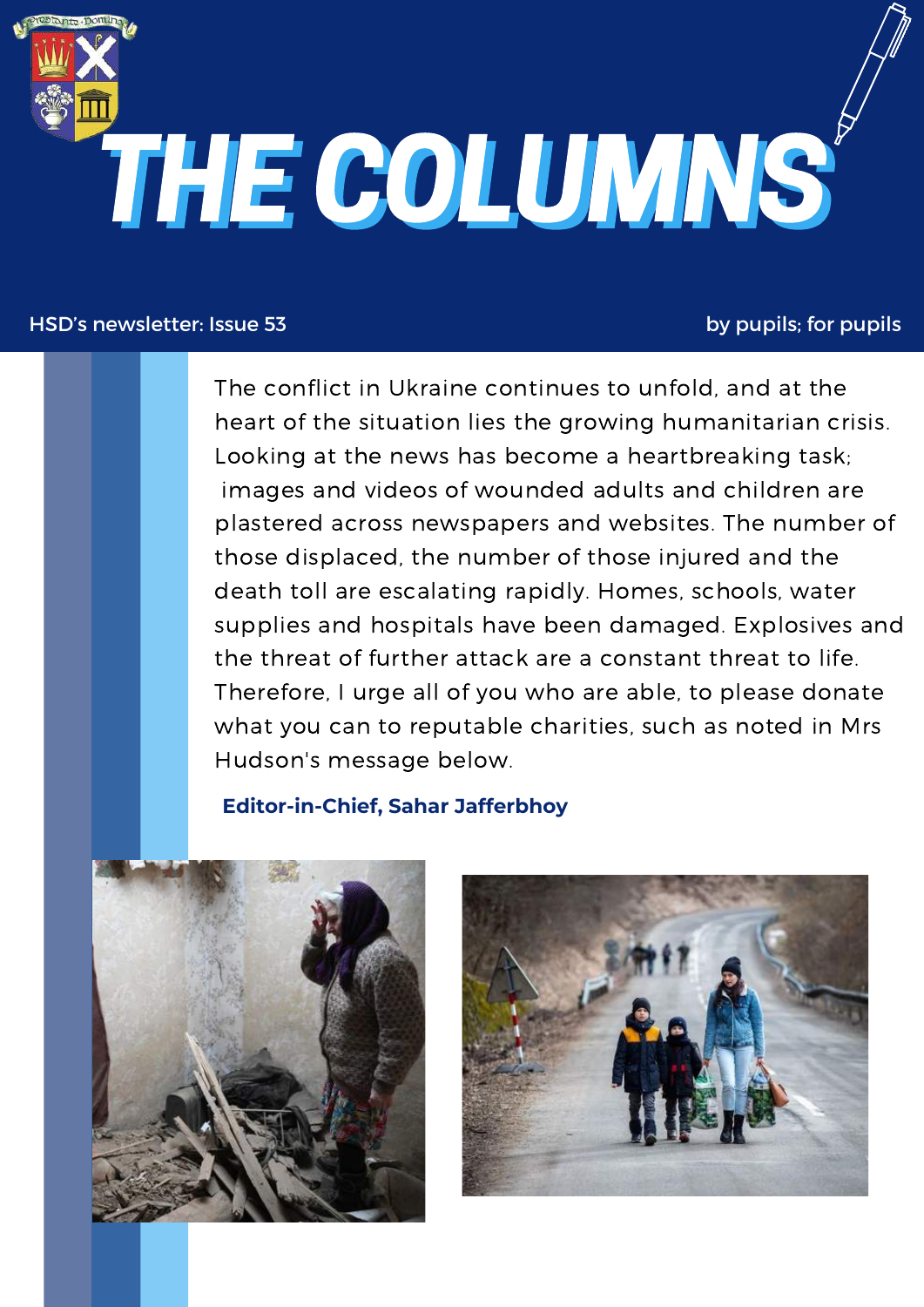### CITYWIDE PUPIL VOICE Sneha S ripada

Last Tuesday a group of four HSD pupils joined a vibrant community of young people from schools across Dundee for a City Wide Pupil Voice session held at the DCA. The aim of these sessions, is to provide a platform for pupils to share their views on school-life, and to amplify the voices of those who have experienced both the positives and negatives of our education system firsthand. After two years of "no exams" and the additional revision materials being released next week, the main topic of Tuesday's session was indeed SQA exams. Pupils got into small focus groups to discuss their thoughts and brainstorm ideas to tackle the growing feeling of stress surrounding exams. After discussing and collating ideas on a vision board, each group fed back and took an opportunity to listen to the others' perspectives. Overall, it was a great opportunity for the four of us, both to contribute and to listen and learn about the ongoing initiatives of local schools (not to mention we also got a chance to see Rae-Yen Song's striking exhibition at the DCA!). I felt particularly inspired listening to a girl who emphasised the importance of learning not just for the sake of exams, but because of the joy of learning itself. To me, that's what education should be all about.





Disney +



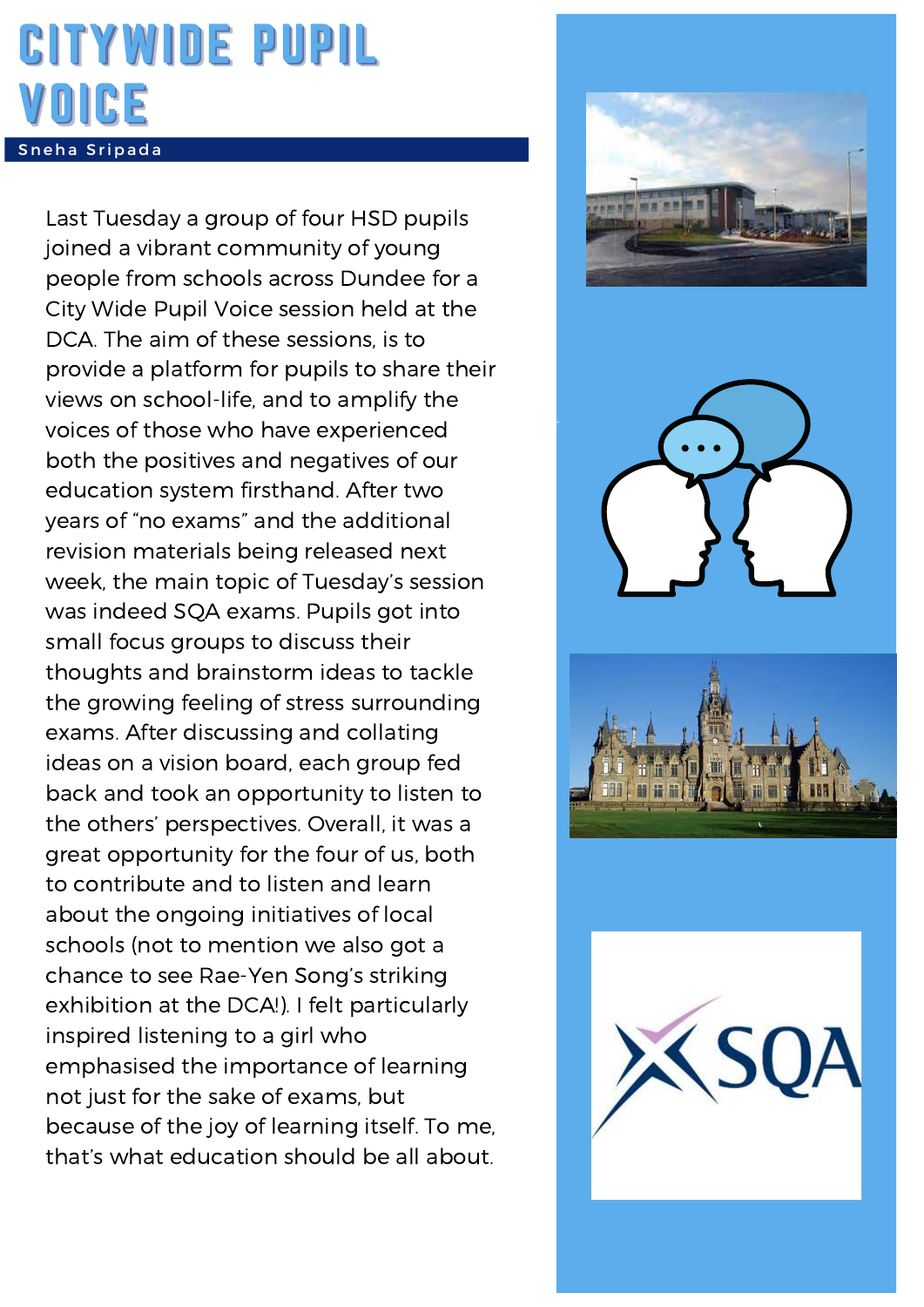# HSD This Week In Pictures!







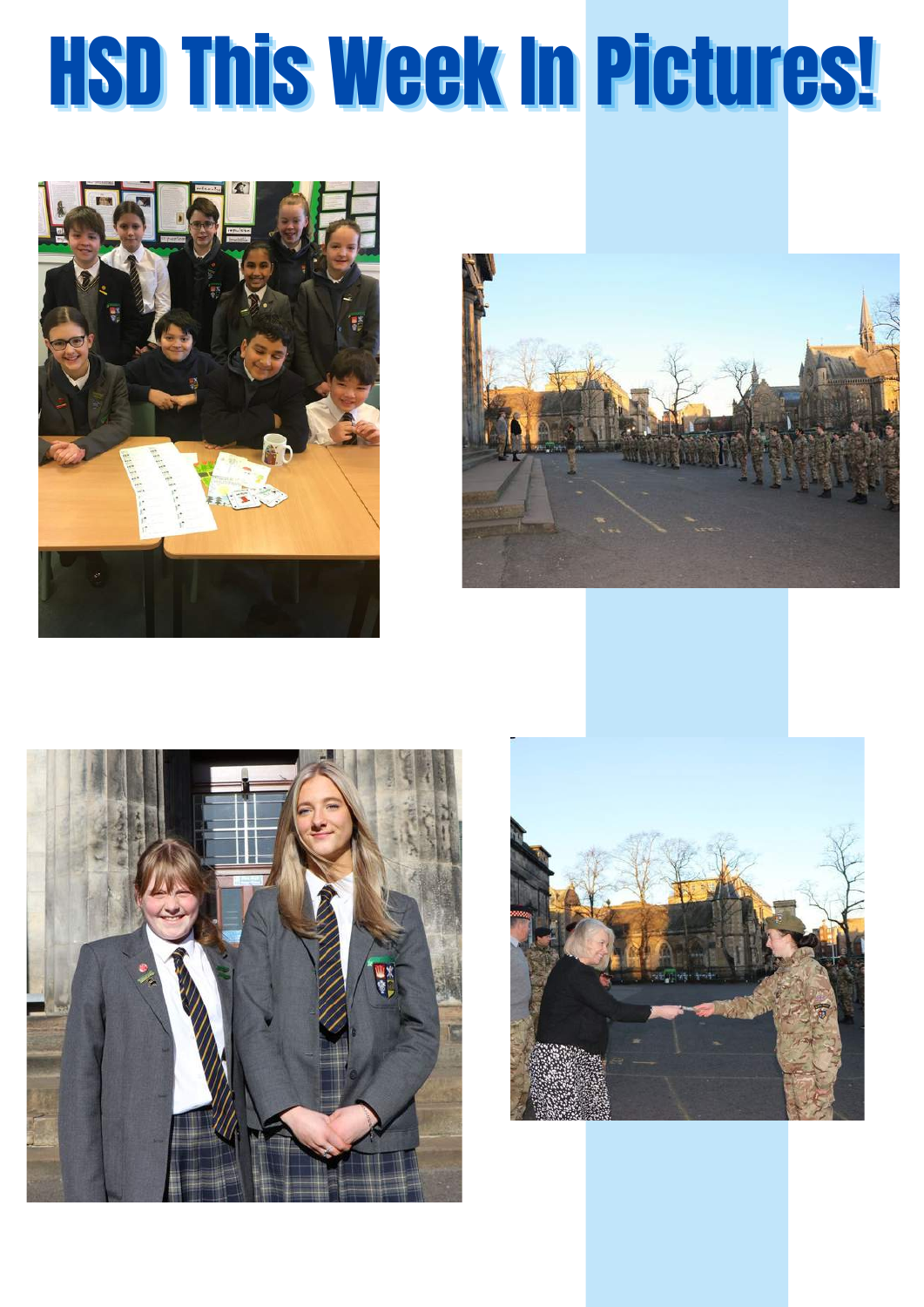### Plants :)

#### **Co-Deputy Editor, Isla Watson**



Many people, including me, enjoy keeping house plants. They add some character to rooms

or fill an awkward space that nothing else seems to fit – and there easy to keep too. All they

need is some light and water and they will blossom into your own indoor oasis. But plants don't only brighten up your room, they also have multiple health benefits. The first and most widely known benefit is that they improve your general mood, which is especially important in today's age. This is because humans have strong connections to nature and bringing this nature into your house will make you calmer, more content and, in some cases, they can even improve focus. Caring for your plants can also reduce stress and anxiety as it provides a calming break in your day to water them and even just to look at them. Houseplants are also good at removing toxins from the air. They don't just convert carbon dioxide into oxygen, they also absorb toxic substances such as formaldehyde, benzene, trichloroethylene, and other pollutants that are often found in the air in our homes and places of work. Additionally, there was a study done at Virginia Tech, which showed researchers that houseplants can reduce indoor dust by up to 20%, meaning that they are efficient air cleaners. Even NASA has done a study that has proved that houseplants are very effective at cleansing the air, hoping that it would prove useful on future space missions. They concluded that the optimum number of plants to have in a 1,800 square-foot house is 15-18. So next time that you are redecorating a room, maybe put a plant to cover up that little bit that doesn't look quite right.

## *MMRRSS WWAATTSSOONN''SS JOKE LLAADDDDEERR*

How many tickles does it take to make an octopus laugh? *Ten-tickles*

Why do seagulls live by the sea? *Because if they lived by the bay, they'd be called bagels!*

Are tectonic plates dishwasher safe? *I'm not sure, but they're great for a continental breakfast!*

Why did the yoghurt go to the museum? *Because it was cultured!*

How do you organise a space party? *You planet!*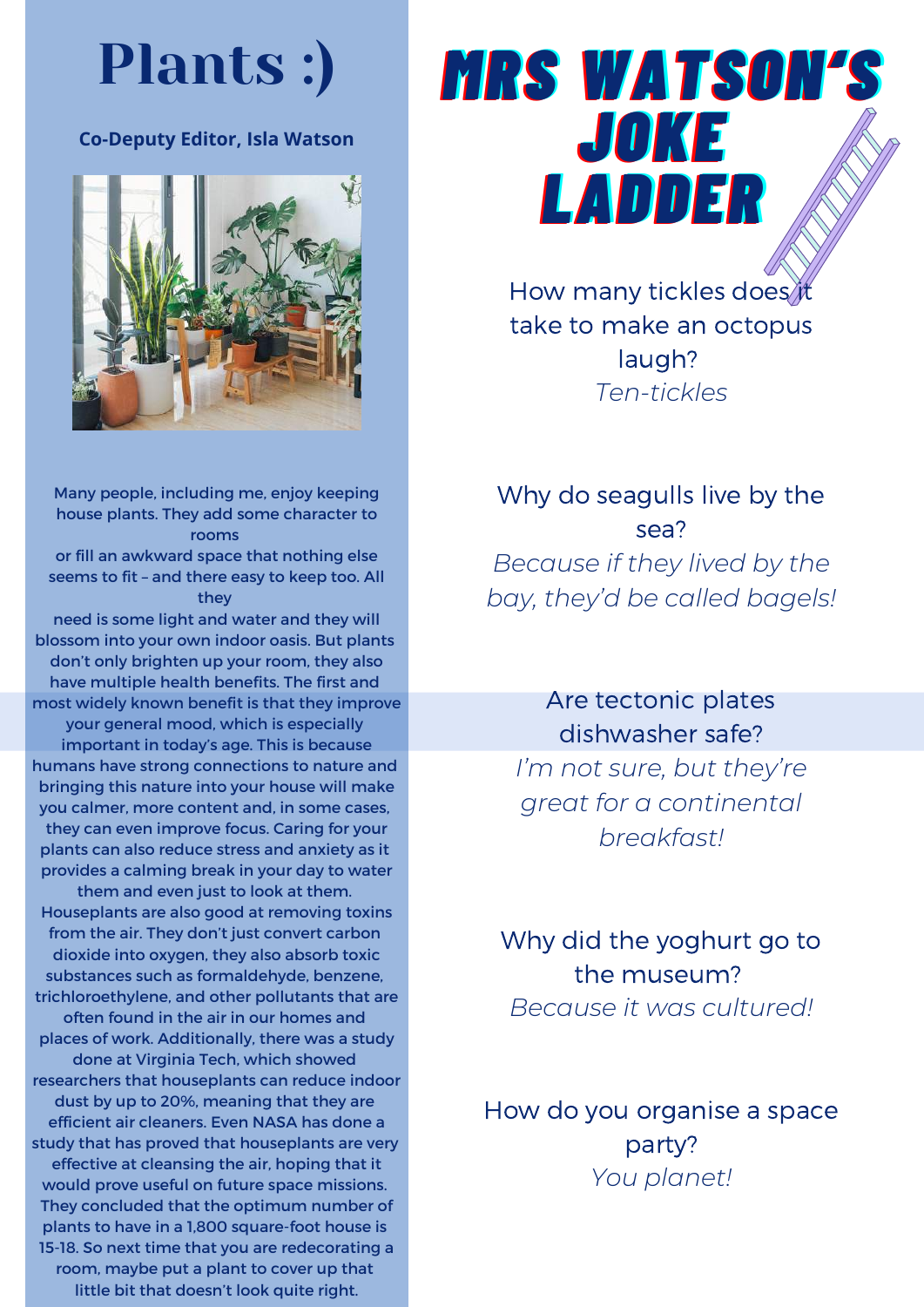## VERYDAY IS A HOLIDAY

#### **Megan Beckham**

Saturday March 5th

Multiple Personality Day

Multiple personality day was created to spread awareness about DID, Dissociative Identity Disorder. This is a mental health condition where a person has multiple separate identities, that all have different traits, causing a person to be unsure of self identity, and have unpredictable changes in behaviour.

Sunday March 6th

National Oreo Cookie Day

Oreos turn 110 years old this year. Invented by a food scientist Sam J. Porcello, (and redesigned by William A. Turnier later) Oreos have been selling since 1912 and today are sold in over 100 countries

Monday March 7th

National Flapjack Day

A flapjack is defined as "a sweet dense cake made from oats, golden syrup, and butter, served in rectangles", and there are millions of different recipes out there that have been modified and perfected over time

Tuesday March 8th

International Women's day

This is a holiday celebrated globally every year on the 8th of March, since it was officially established by the United Nations in 1975. Its purpose is to recognise, celebrate and remember the achievements of women in culture, politics, history, economics, and so on.

Wednesday March 9th

No smoking day

Held on the second Wednesday of March, no smoking day is meant to raise awareness about nicotine addiction, and providing support and help for people who need it.

Thursday March 10th

Bagpipe day

Bagpipes are thought to have originated in Egypt, and then brought up north by Romans invading territories. The first record of bagpipes date back to around 1000 B.C.

Friday March 11th

Take pride in your Middle Name day

Middle names were first created so parents could have less stress of choosing a name for a child, and have a given name with the addition of a family name. This is a holiday that is a part of celebrate your name week, established in 1997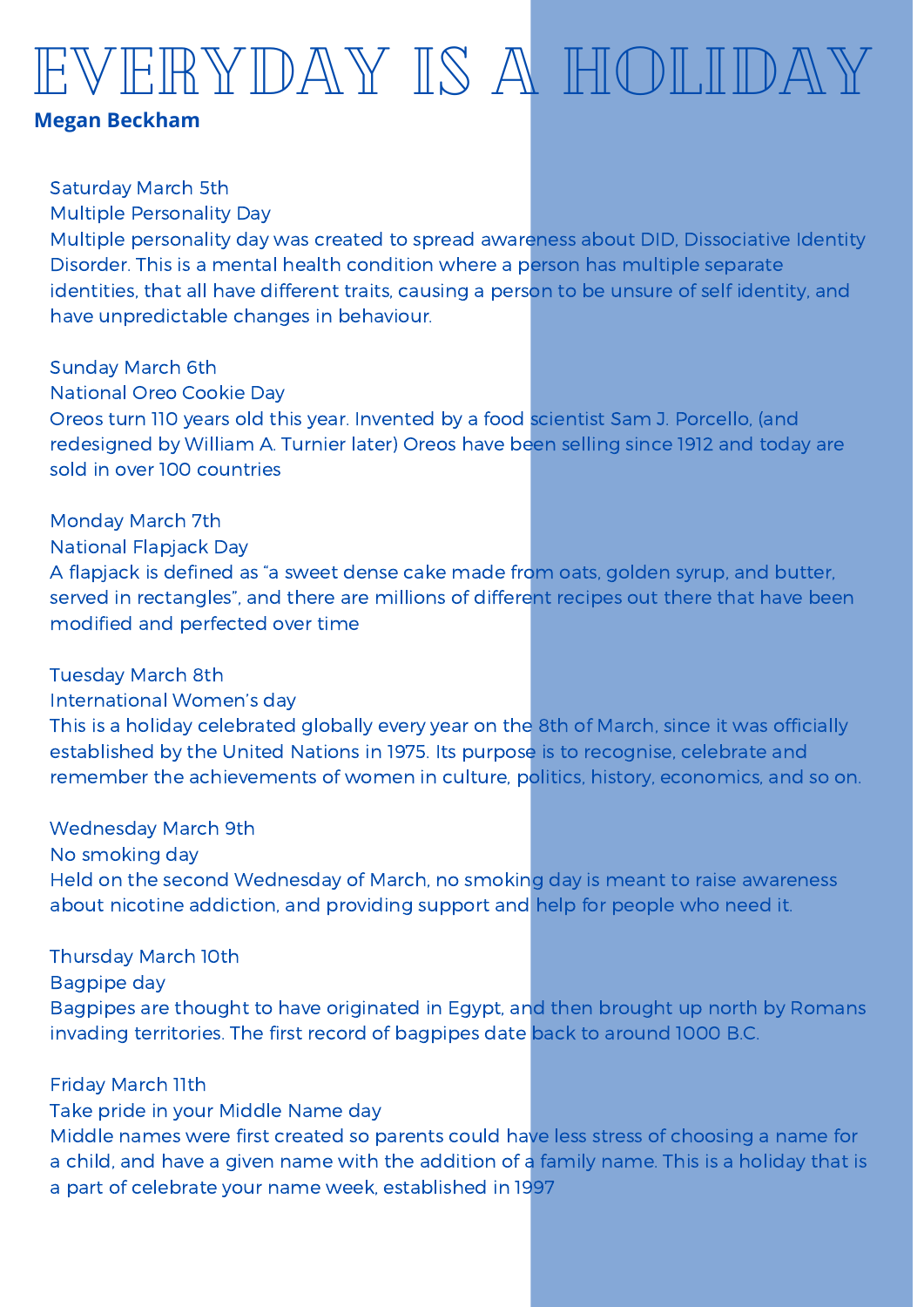### cats vs dogs **Izzy Clark**











Are cats really better than dogs? Yes.

I'm entirely biased, of course; I own a cat and have an intense fear of dogs, but my point still stands. 27% of UK households own a cat, in comparison to the

33% who own a dog. But, even though the UK is by and large a dog-loving nation, die-hard cat lovers are still a very vocal minority. So it's time to settle an age-long argument: which is better?

Cats have been domesticated since the Ancient Egyptian times, and were seen as sacred animals. If a family cat died, the owners would be required to shave off their eyebrows in mourning. In contrast, dogs were originally domesticated by Ancient Siberians before migrating Eastwards over the Bering Strait into North America and Westwards throughout Europe and Africa. So dogs are older than cats, but older doesn't always mean better, and which one has done more for us?

Throughout history, cats have been essential for pest reduction. From early agriculture in North Africa to the Black Death in Europe, cats have proven their worth as tried and true rodent exterminators. Unfortunately, this behaviour has also resulted in cats being the cause for the extinction of many species,

particularly birds, reptiles and rodents native to uninhabited islands first reached during the Age of Exploration. Dogs have also been used in hunting alongside their owners, and are theorised to be a part of the reason for the extinction of many species such as boars originally found in Britain, although the ecological impact domestic canines have had on the world is significantly less than that of felines.

Cats are relatively low-maintenance animals, and they have been so throughout their history alongside humans. All a cat really needs from humans is usually attention and, so long as you dish out their food and water, a cat will

be happy to lounge around in the sun all day, sleep on your bed or hide behind your curtains (don't ask). In contrast, dogs require not just food, water and attention, but also active entertainment, accompaniment on walks and a lot more participation from their owners. Cats are much easier to own than

dogs, and are much more self-sustaining and sufficient. For all I have claimed, it is only fair to give credit to dogs. In society, dogs play important parts in many people's lives, whether as therapy animals, guide dogs or assistive animals, and the roles they play are valuable and life-saving in many cases. However, more injuries are caused by dogs per year than cats, a

factor which contributes to my personal fear of all dogs. Overall, no matter what you believe, pets have been statistically proven to benefit the mind, body and heart of people all across the world, of all ages,

backgrounds, cultures and lifestyles. (Even if cats are the best.)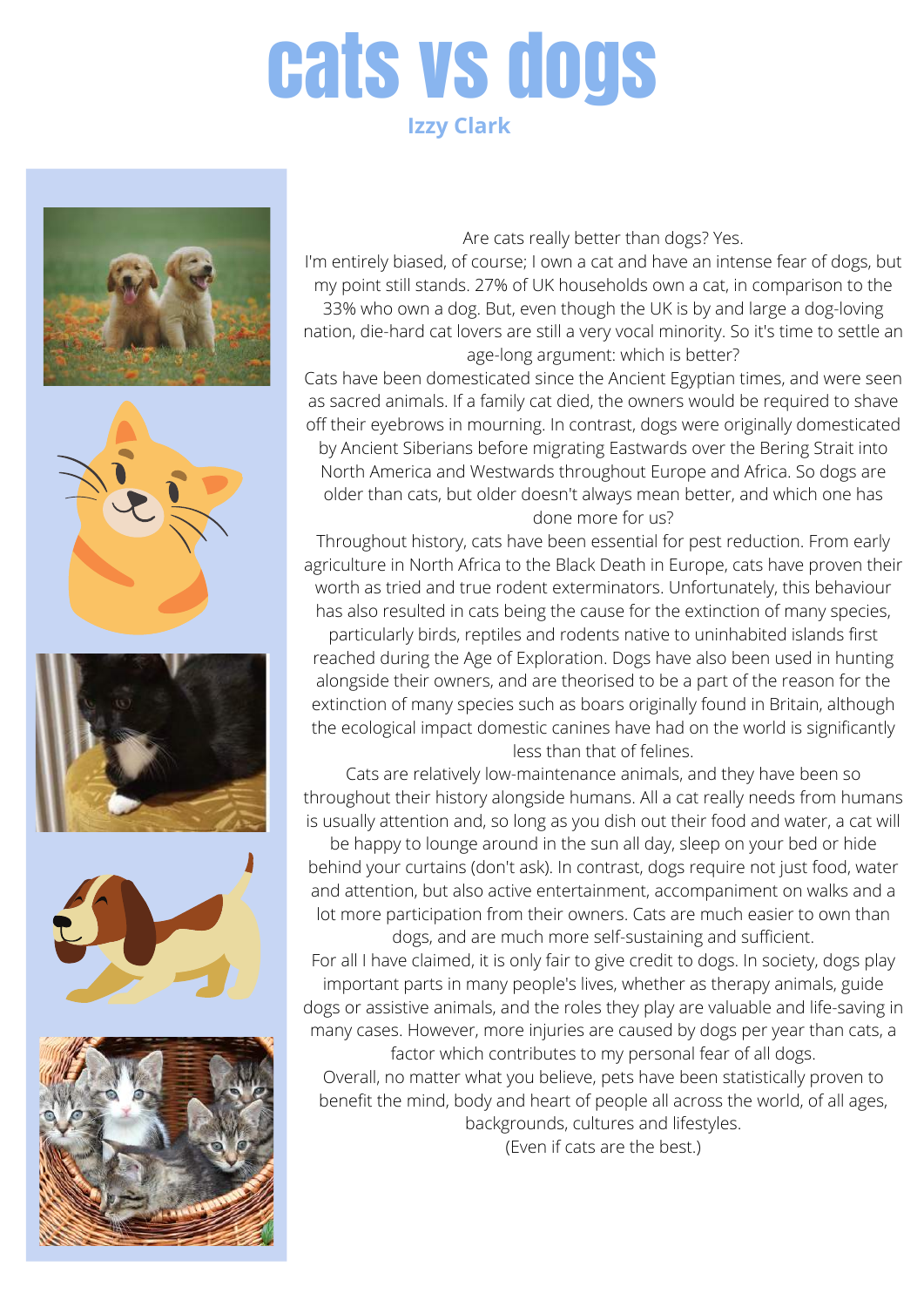## Hockey Update

#### **2XI - Harriet Vincent**

This past Saturday, Mayfield hosted a variety of fixtures, one of which being the 2XI hockey versus St Georges School for girls. Following the Valentine's dance the night before, we still all got there in one piece, ready to play and face a tough opponent. Although Mrs Baxter sadly could not be there, Mrs Anderson stepped in as the umpire and coach and guided us through the match. The game got off to a good start, with HSD gaining much of the possession and dominating the play. For the first ten minutes we struggled to get a goal, although we did have many attempts with shots on goal. After the first goal was scored by Zoe, we were put at ease and took control of the game. During the team talk at half-time, Mrs Anderson gave us strong advice and tips, along with the reassurance and boost we needed to finish the game and secure a win. The second goal scored by Georgia, in the final half, widened the gap between the teams and led us to a victory. Overall, it was a successful match and built up the confidence needed for the 2XI tournament hosted by St Georges in Edinburgh this Saturday.

#### **3XI - Hannah Marnie**

Last Saturday, the 3rd XI played at home against St. George's School from Edinburgh and won by an astounding 5-0. It is clear to see we had a strong team on the pitch, with players Sarah Campbell, Hannah Marnie, Hannah Hegarty, Rhonda Byers, Hannah Humble, India Simpson, Rebecca Bonnyman, Hope Barrie, Freya Welch, Darcey Brown, Imogen Kemlo, Poppy Rawson, Laris Spence, and Sawyer McInnes. Everyone worked well as a team, and the win really boosted the team's spirits. Hoping for another good result next weekend as the 3rd XI play Erskine Stewart's Melville Schools.



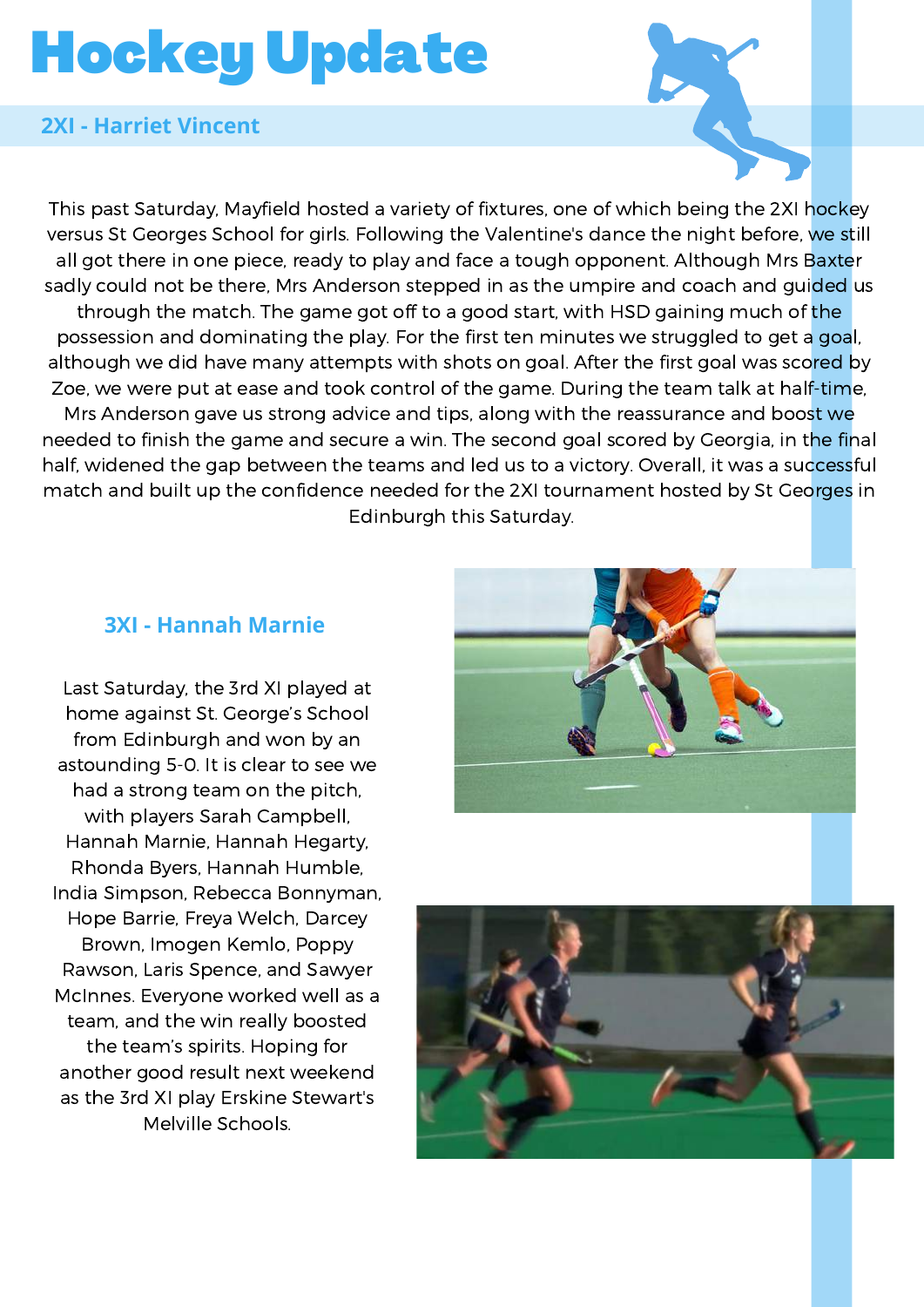

World Book Day is a day celebrating books and reading to help encourage children to read more and to enjoy the escapism of books. It has been celebrated since 1995 and is still popular today. In America it is known as Read Across America; in the UK and Ireland it's a charity event known as World Book Day; it is also celebrated in 100 other countries.

#### **High School of Dundee's favourite books**

You can pick up a book, relax, escape and enjoy.

Harry Potter by J.K Rowling. This is an amazing book series in a fantastical magical world.

Keeper of the Lost Cities by Shannon Messenger. This is a book series about a fantasy world with ogres, trolls and goblins, where a girl discovers she's an elf.

Anne Frank, Diary of a young Girl is about Anne Frank and her time in her secret Annex during World War 2.

Gangsta Granny Strikes Again by David Walliams is the sequel to Gangsta Granny. The Black Cat is at it again, or is she?

Percy Jackson by Rick Riordan is a book series about a teenage boy who finds out he's a son of a Greek God. Unknown to him a war is brewing, and he might be able to save the world, but will he save the day, or catch a boat with Charon?

Gladiator by Simon Scarrow. A boy loses his freedom to slavery; his father is dead; he's separated from his mother with a deadly secret he doesn't even know. Will he survive his gladiator training and free himself and his mother or will he die?

Susanna's Midnight Ride, The Girl Who Won the Revolutionary War by Libby Carty McNamee. A story based on real events where a teenage girl named Susanna's home is invaded and she finds out secrets from General Cornwallis that could help the Patriots. Will she be brave enough? Will she succeed? Paul Revere isn't the only one who can ride with information.

The First Conspiracy, The Secret Plot To Kill George Washington by Brad Meltzer and Josh Mensch. George Washington was the General of the Patriots and their only hope in gaining independence from Britain, but could there have been an end to him and the revolution?

Spy School by Stuart Gibbs. Ben Ripley is recruited to a spy school and told he has cryptography skills he never knew about. He is attacked on his first day and, unprepared, he wonders if he is really capable of becoming a spy?

Tokyo Ever After by Emiko Jean is good for anyone 14 and up and is a romantic comedy. It is an entertaining light-hearted book, great for anyone for an escape.

Truly Devious by Maureen Johnson is a teen mystery novel for anyone 13 or older. It has intriguing mysteries, empowering themes and well developed, realistic characters.

The Tattooist of Auschwitz by Heather Morris.

My Name is Selma by Selma van de Perre.

The Murder Most Unlady Like by Robin Stevens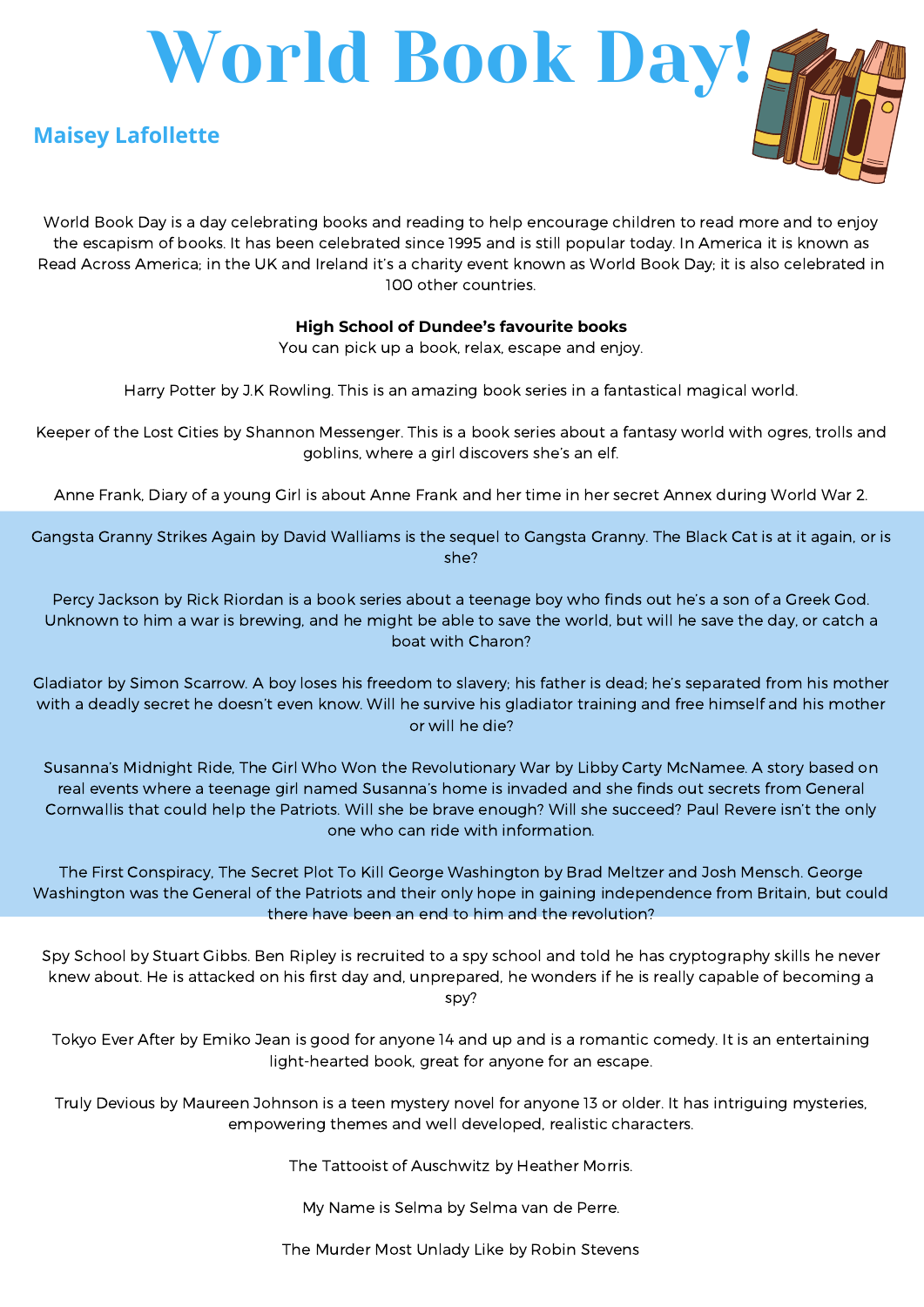

## GREEN FLAG AWARD

#### **Tom Mak**

#### **Energy Crisis and the Russia-Ukraine War**

As war broke out this week between Ukraine and Russia, the topic of the energy crisis increases as a major concern for all countries in Europe. Although Scotland is very rich in natural gas, thanks to the North Sea, the UK does spend over £2bn on Russian gas imports. This means we must search for greener alternatives, in addition to currently building the biggest offshore wind farm. Ultimately, the issue of climate change and environmental issues is still a long-lasting battle that we need to fight.

#### **HSD commitment after COP 26**

After my pupil representative role in the last COP26, we have set up an eco-school committee with a group of 12 students, supported by Mr. Brett, to achieve our 'Green Flag Award'. The 'Green Flag award' will be presented by the 'Eco-school Project' and sponsored by 'Keep Scotland Beautiful.' For more information, I encourage you to have a look at their website, as there is comprehensive and up-to-date information about climate change, as well as a free online programme specially designed for young people.

#### **Road map to achieving "Green Flag Award"**

There is a vigorous and challenging 7-Step process:

- 1. Eco-Committee, a group of students and adults responsible for all things Eco Schools.
	- 2. Environmental Review, a free-to-download resource which has been designed to review learning environments and provide inspiration to Eco-Committees.
	- 3. Action Plan, a plan for environmental actions in your school, college or nursery. 4. Curriculum Links, including environmental issues in your school, college, or nursery learning.

5. Informing and Involving, including all pupils, staff members and your local community in Eco-Schools work.

- 6. Monitoring and Evaluation, measuring the impact of the projects in your Action Plan.
	- 7. Eco-Code, a rallying call that everyone can get behind!

#### **How can you participate?**

Last week, a set of environmental reviews was delivered, and we are delighted to investigate your concerns and input. We will select 3 main topics to design our action plan and your participation is critical to the success of the Green Flag award. Let us work together to create a better Scotland!

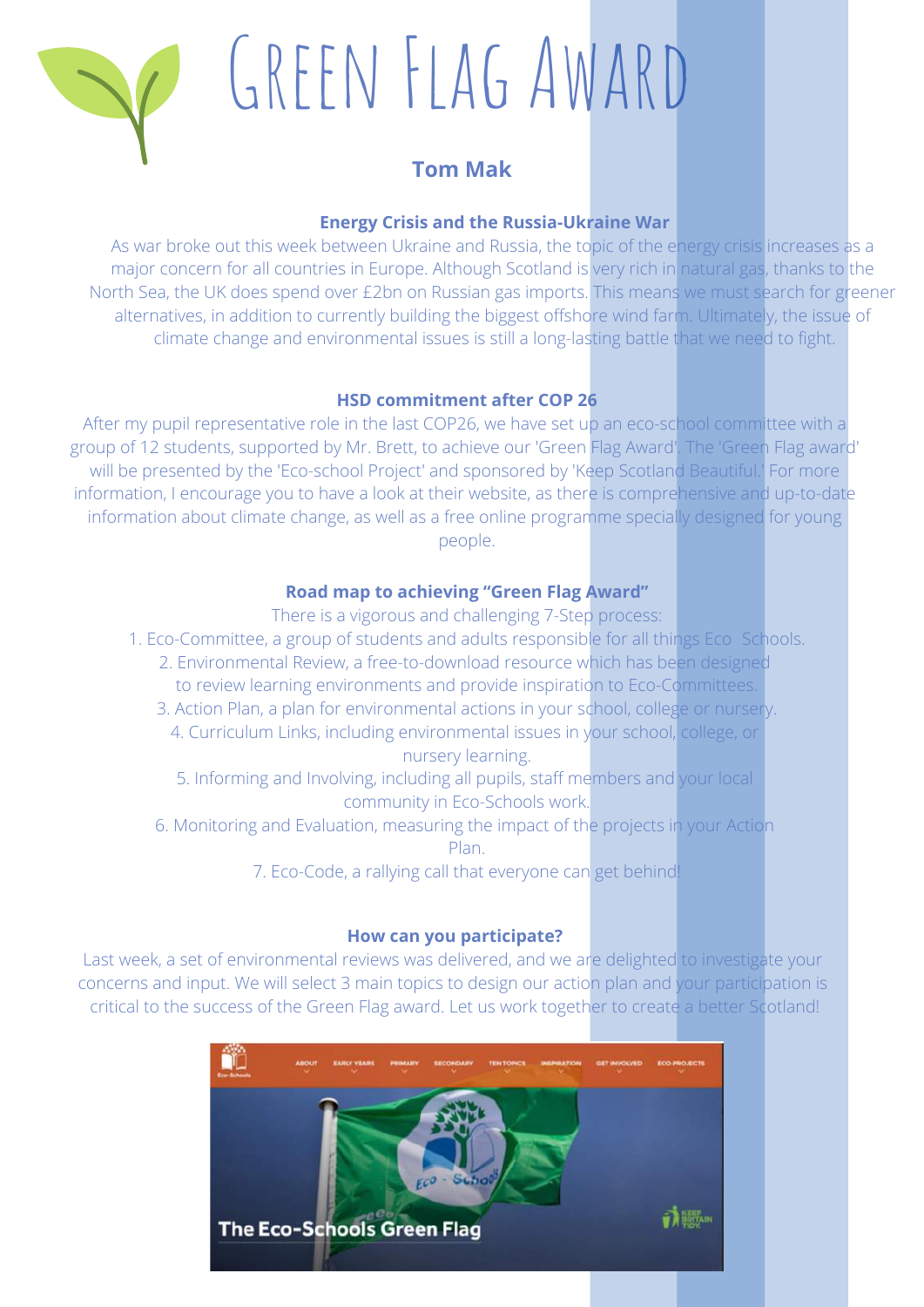# Interact Update

#### **Grace Berry**

Last Friday, many F5/6 pupils attended a Valentine-themed ball in order to raise money for Dundee Foodbank. The party was great fun and everybody enjoyed their time dancing to songs and being with their friends. This was also a great way for pupils to have fun after their prelims and after the cancellation of the Christmas dances. Earlier this is month Interact also sold Valentines hearts and sweets so that pupils and staff could send a kind message to a friend or teacher. Both of these occasions are an amazing way to raise money for charity as everyone can get involved and have a great time doing so. In total interact raised an astounding £500 for Dundee Foodbank







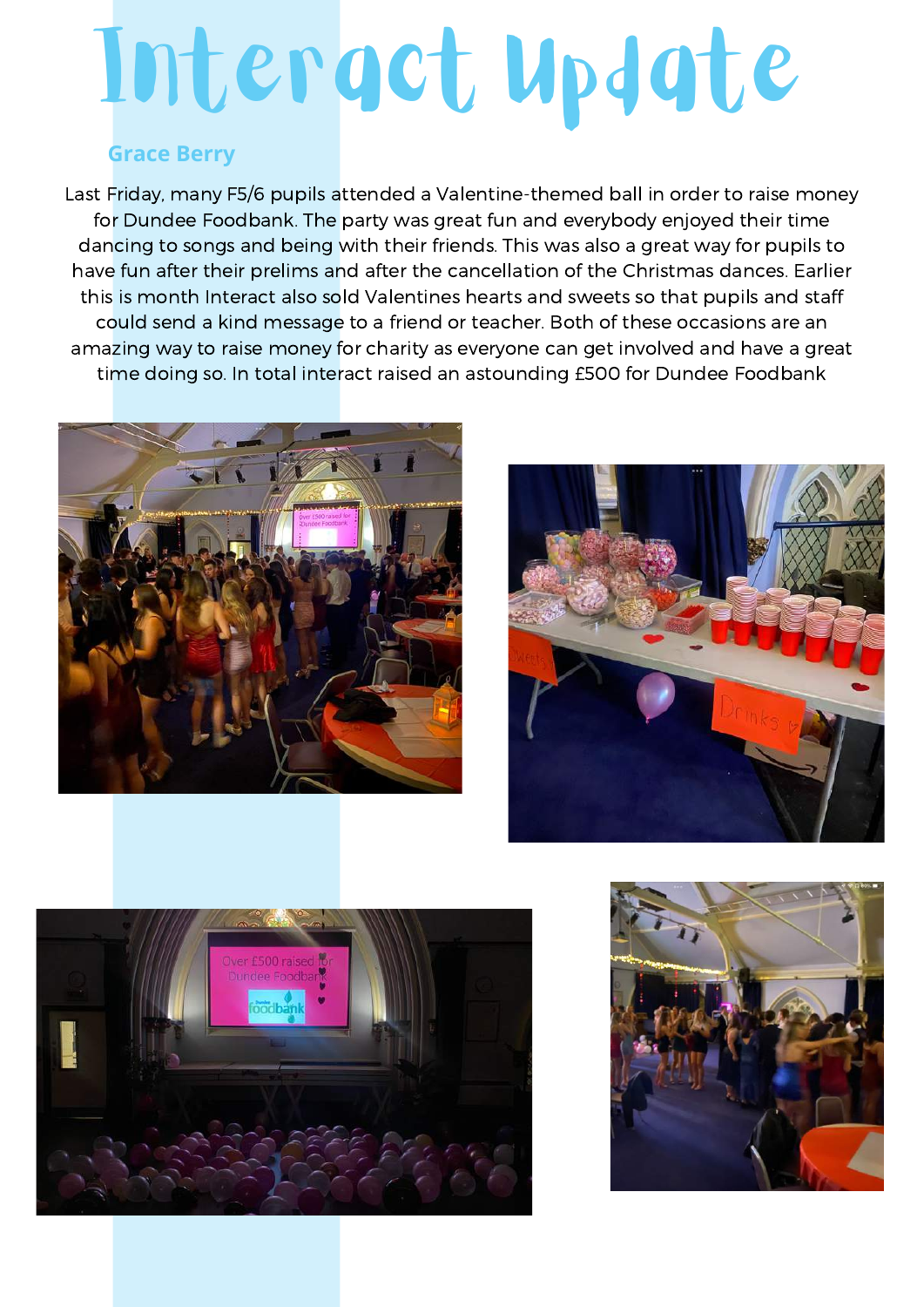## Russian Economic Sanctions

#### **Co-Deputy Editor, Zara Taylor**

With over one million Ukrainians displaced, and the threat of global war rising, the Russian invasion of Ukraine continues; with a ceasefire seemingly far from sight. The violent assault by Russia over the past week has caused the West to impose tightening restrictions on the country. These restrictions are economic measures designed to stop - and enforced in response to - a country that is violating international law or is behaving aggressively. They are known as 'sanctions.' Essentially, they are designed to target and cripple a country's economy and they are the most extreme measures a government can take bar warfare, highlighting how tense the current situation is.

Financial sanctions being placed on Russia, by the UK, include: freezing the assets of Russia's a central bank as well as, preventing UK businesses & individuals from trading with it. Others include a ban on certain goods which have 'both a civilian and military use' being exported to Russia, in addition to specific EU sanctions which aim to harm '70% of the Russian banking market and key state-owned firms, including defence firms.'

Perhaps the most harmful sanction faced by the country is the removal of select Russian banks from the Swift messaging system. As Swift allows transactions of money to occur between different countries - vital for international trade - this will temporarily impede Russia's ability to receive oil and gas payments, consequentially leading to Russian funds running dry. This is because oil and gas comprise 60% of all Russian exports and so the hope is these sanctions will make Russia unable to finance this war.

Furthermore, many Russian oligarchs, who are members of the Russian elite, are facing individual sanctions against them. Putin himself is having his assets frozen, a very stringent and uncommon measure, indicative of how deeply his actions have been condemned by the world. Currently, the Kremlin insists its economy can withstand these sanctions; however, with rocketing interest rates and the value of the Russian ruble falling each day, the effect of Western sanctions is certainly affecting the Russian economy. Furthermore, the concerted effort by the global community to condemn Russia is highly significant, with even infamously 'neutral' Switzerland imposing restrictions on the country.

Amid these announcements, many have expressed their concerns regarding the fate of other economies, as international trade has interlinked almost every nation in the world. Russia is no exception to this; Oil and gas from the country supply 40% of Europe's demand. As the weight of sanctions is truly felt, inflation will undoubtedly worsen, meaning higher fuel prices for countries across the world. More worrying still is Putin's order to put Russian nuclear deterrence forces on high alert; however, many have pointed out this is likely just to scare the West. Although many have labelled this war an economic one and social media has done what it always does, making jokes about this very serious situation, ultimately, a very real, very fatal war is being

carried out on the streets of Ukraine and I truly wish for no more lives to be lost to this unwarranted attack.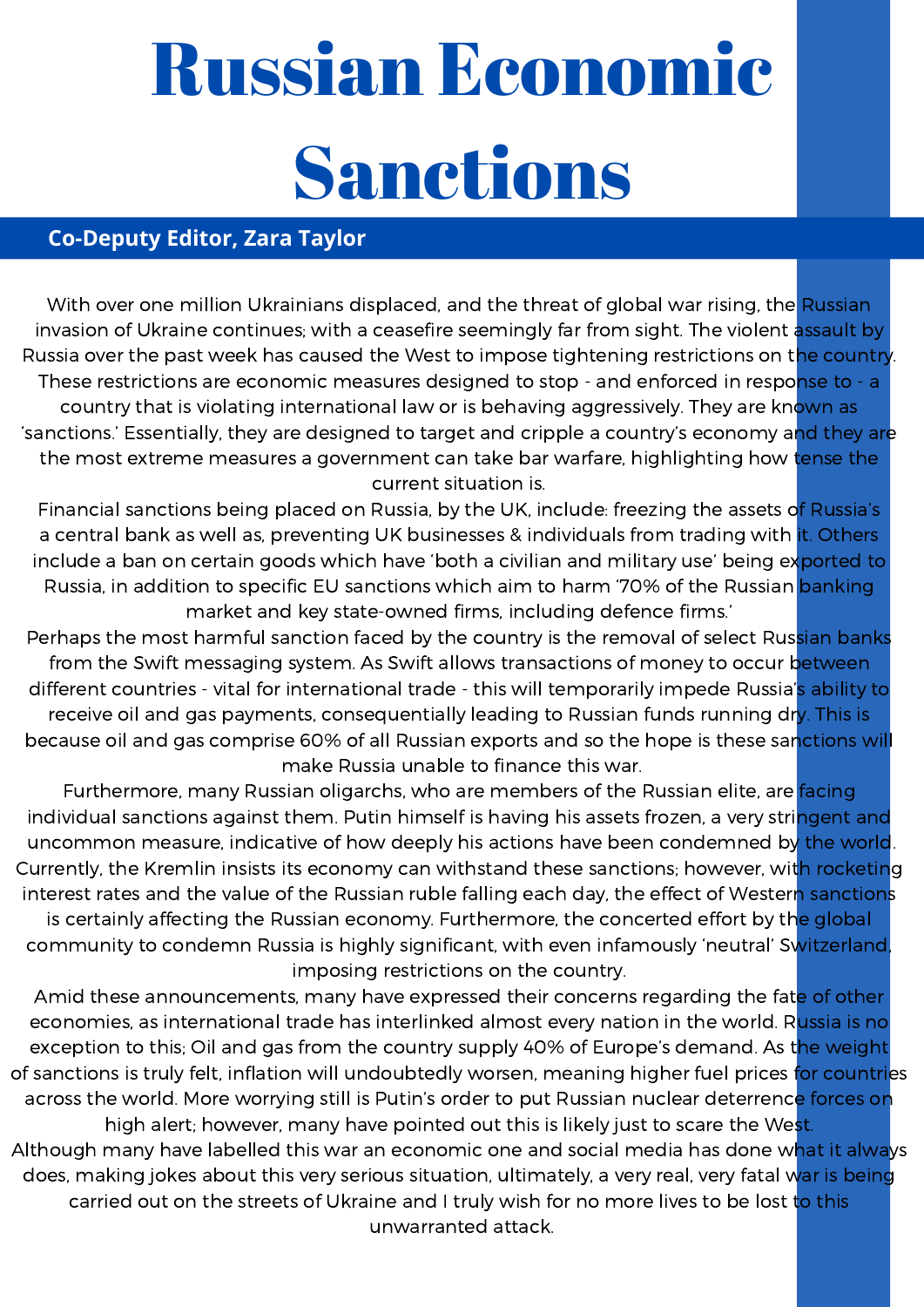## **Lord of les filles - why do we shy away from female brutality**

**Eve Campbell**

I'm fifteen, and the blood is sticky on my face.

Or, rather, the corn syrup dyed with red food colouring is; it hardens underneath the hot stage lights in streaks where the blonde girl in front of me has smeared it. She's digging her hands into the corpse of a pig- or, the spray-painted towel stitched into the shape of a pig- and squeezing out stage blood onto the faces of her obediently gathered hunters. She is Jack; the dark-haired girl to my left is Roger; and I am Bill, shifting my stance to stop my legs from falling asleep. Ralph is offstage, showing Piggy something on her phone. I can hear them giggling behind the curtain. The next scene is not one I like. In it, I traipse across the stage with my head bent down, staring at the floor. Jack yells at me, and commands me to spit on the ground. I spit.

It isn't so much that I'm scared of her. She's lovely offstage. But it's a creeping feeling, one I can't name yet; it reminds me of something else, something long ago. Other girls and other faces, other words spoken in the screaming, but it reminds me nonetheless. Sleepovers and playgrounds. Blue eyes watching me, the uptick of a mouth. Exclusion, or, worse, poisoned inclusion, and the terrible ache of not belonging. I think of all this, and wonder.

Our cast for tonight's show is all-female. If we had been stranded together- if it had been us, not them- what would we do? Would we be better?

Somehow, I cannot envision it.

In 2017, Warner Brothers Studio announced that they had recently signed a deal with filmmakers Scott McGehee and David Siegel for the production of a remake of William Golding's celebrated novel, Lord of the Flies. Published in 1954, it's been the subject of three previous film adaptations; one English, one American, and one Filipino, each placing emphasis on slightly different elements of the text, certain themes taking the spotlight each time. Questions of colonialism and the legacy of war sit alongside the more picked-over elements of human darkness, brutality, and betrayal; it is an enduring piece of literature discussed in classrooms around the world, and brought to life onstage through Nigel Williams's play adaptation, and Matthew Bourne's ballet. As a well-worn cultural icon no stranger to being reimagined, the backlash McGehee and Siegel's production faced may seem somewhat surprising. But this new project concealed a transformative sting: it would would replace the boys of the original novel with girls. The project immediately struggled to get off the ground with what was likely its target demographic: feminist women. 'An all women remake of Lord of the Flies makes no sense because... the plot of that book wouldn't happen with all women,' tweeted Roxanne Gay, author of 'Bad Feminist', in the wake of the film's announcement. Yet another tweet exclaimed that 'SOMEONE MISSED THE \*\*\*\*\*\*\* POINT,' an all-capitals assertion that no, this remake was not asked for, nor wanted.

Riane Konc, writing for the New Yorker, produced a parody of the all-girl remake. Scenes she adapts from the novel include Simon reciting poetry, Piggy drawing up schedules, and, rather than hunting for meat, the girls discussing the benefits of vegetarianism. "If I took this desiccated pig head down from this spike," Konc writes, "would anybody split it with me?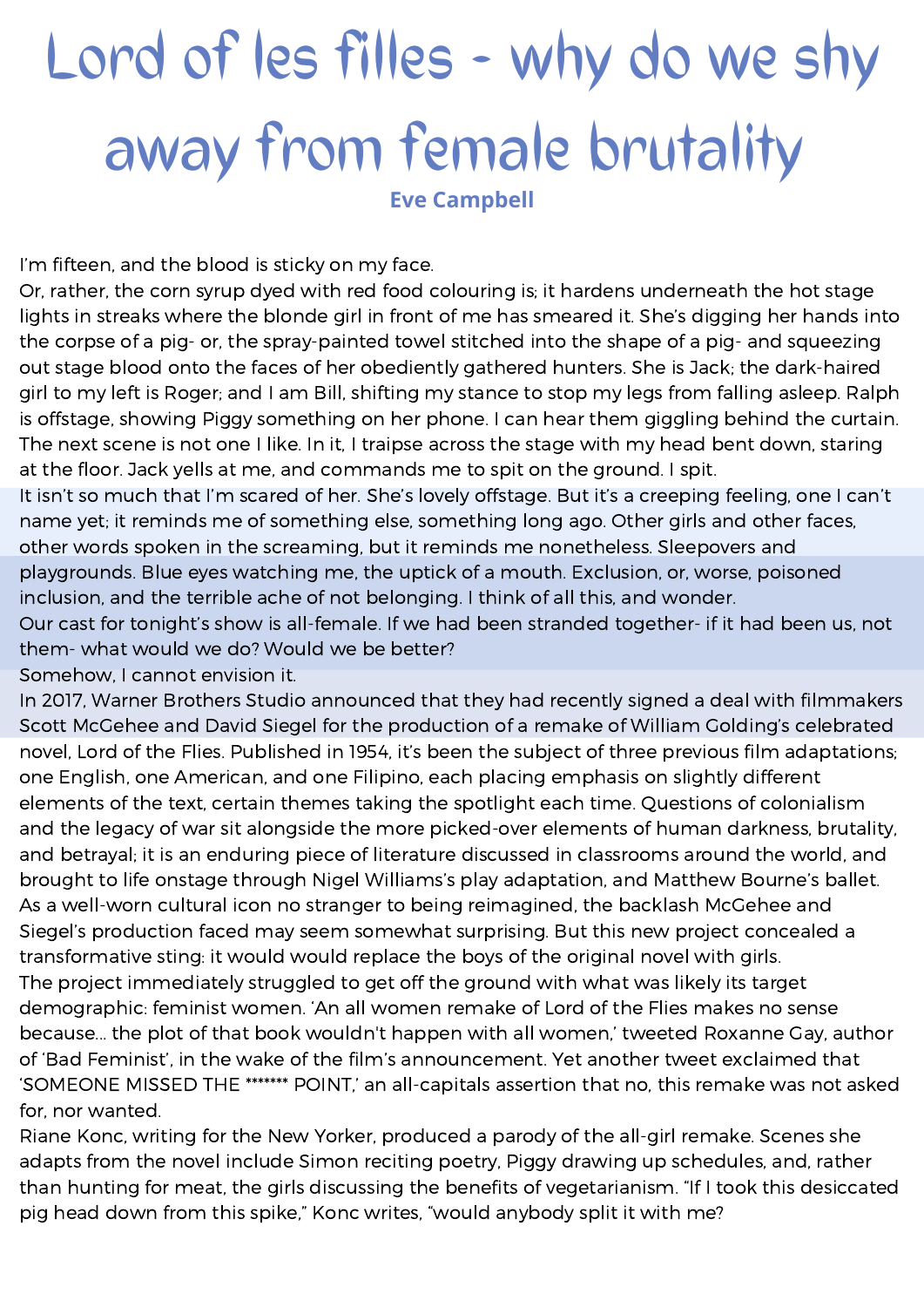The question of why, exactly, it is difficult to imagine girls being so brutal, is an interesting one, and requires nuanced discussion. But this debate must almost certainly be tackled by examining our preconceptions of gender roles. Why is it that, faced with the brutality of ourselves, we turn to the picture of girls sitting around and discussing vegetarianism? The answer: it's what we know.

It is difficult for me to approach this discussion without being drawn back to my own childhood. It paints my preteen sleepovers in savage watercolour; the faces of my friends glowing strange in

the kitchen light, whispered promises and violent betrayals, the breathy excitement of secrets. I know a Jack, and I know a Ralph. I know more than one Simon, and yet more Piggys. I know a thousand thousand teenage hunters, as quick to turn as any wind, deadly in their complicity. And many of them are girls.

A controversial investigative series in 2009 left a group of children alone in a house for a week, and documented their actions. The first run was with boy, the second with girls. While much of the action is suspected to have been prompted by film crews, the speed at which the projects hurtled towards disaster was still starling; boy's group almost entirely emulated Golding's novel, complete with a hunt through the house, emotional and physical bullying of the weaker boys, and animal cruelty to a garden hedgehog. The girl's group, fascinatingly, declined almost just as quickly. While less physical harassment occurred, the house became a social minefield, with children locking themselves in bathrooms, trying to make other girls wet themselves, and more than one being sent home in distress before the week was out.

In the years since the disastrous announcement of the new Lord of the Flies adaptation, the project has been altered to once more feature boys, not girls. But other projects have quietly made their own statement; Amazon's 'The Wilds', a story of teenage girls marooned after a plane crash, draws sharp parallels with the original text- and was a critical and commercial success. This November, Showtime released the first episode of its new drama, 'Yellowjackets', focusing on a high school soccer team becoming stranded in the mountains after (uniquely) a plane crash, and their cruel, gory fight for survival. All-girl remakes are not without an audience- nor are they without their own bespoke kind of brutality. I am reminded of childhood games of running and hiding from the girls that knew the way to balance a punch, and of the simple violence that undercuts hockey matches. I am reminded of eight years old, helpless but not blameless, listening to girls whisper jagged things about their best friends.

I'm still on the stage, and I'm still fifteen. It's that scene I hate so much.

I look up, and Jack is staring at me. It's hard to drag my gaze away from the long streaks of bright red dashed down her cheeks, the dirt and twigs we rubbed in her hair during the interval, and it takes me a moment to realise her eyes are wide. I've forgotten my line.

Ralph stifles a giggle behind me. I wince, sifting through my thoughts in one last desperate attempt to seize control of the scene before it all tips sideways.

But I am beaten to it. When I look back at her, Jack has taken a step backwards, mouth open; she starts, in a strung-out yell, to improvise. The scene slips back into control. My next line springs to mind almost immediately.

We exit stage-left. Once we have reached the safety of backstage, she gives my shoulder a squeeze, and throws me a smile. Well done, she says. I grin back at her.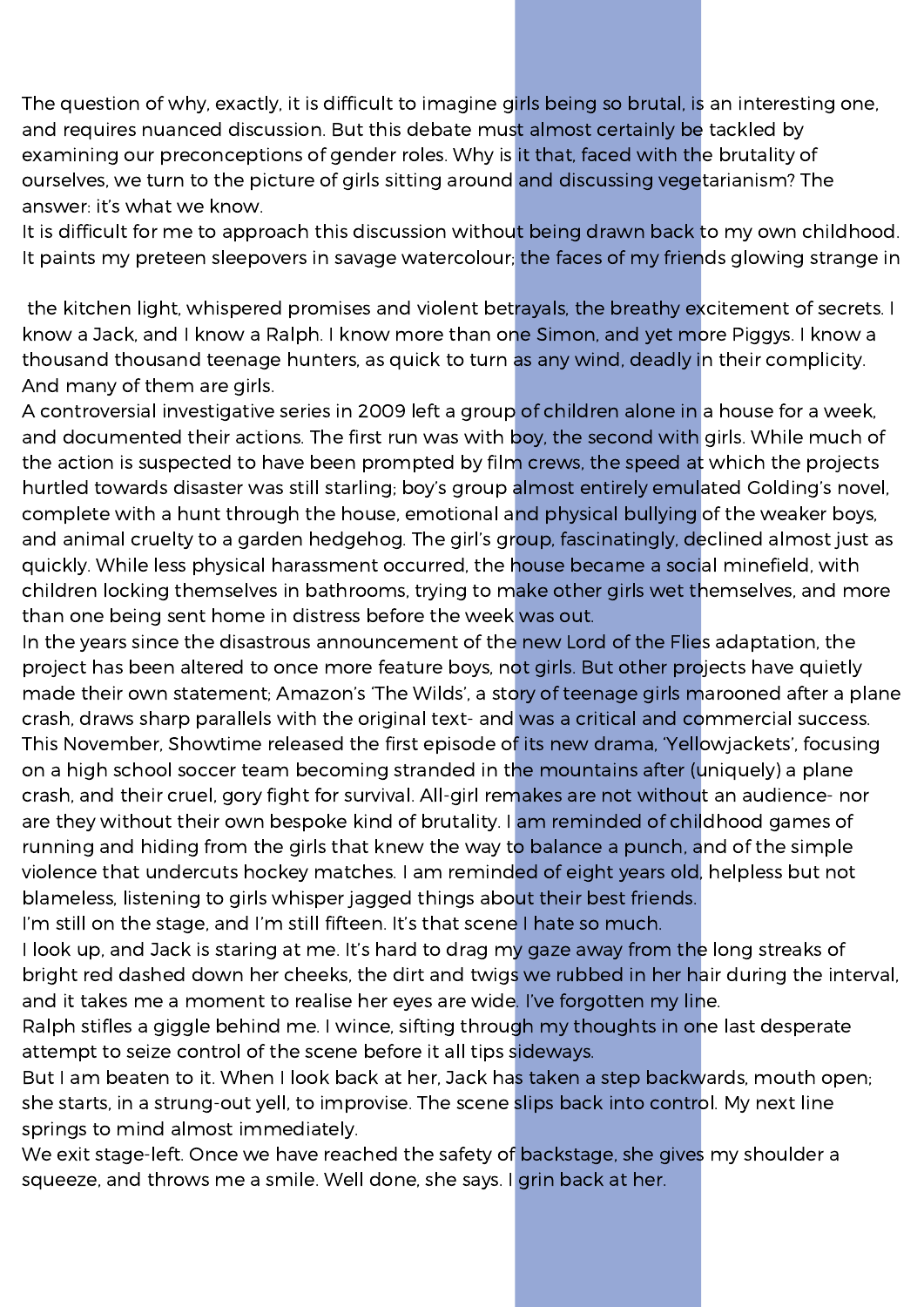Privilege - What does it mean?

**Lavinia Ismail**





Privilege is generally heralded as, "a special right, advantage, or immunity granted or available only to a particular person or group." There are many forms of privilege, such as white privilege, male privilege, heterosexual privilege, etc.

Even though there are many forms of privilege, it is difficult to identify it and how much it affects society. For example, due to ethnicity, class, education, employment level, geography, country, appearance, and temperament, not all males have access to the same male level of privilege as others. Another example of how privilege can often seem confusing is that even if you are white, you might not get the same privilege because you might not "look" white, or perhaps, even if you aren't white, you may still experience the privilege because you pass as white or you have a paler skin tone, this is also known as "white-passing privilege". It's also important to remember that having white privilege doesn't mean your life hasn't been hard; it means your race wasn't an obstacle.

Privilege affects our society more than we realise; especially male privilege. Male privilege not only affects men but also women. For example, male privilege creates the idea that men are entitled to women's admiration, time, body, care, domestic labour, etc, (There are many more examples, and feel free to research this topic for yourself).

This type of behaviour can also negatively impact men - which is ironic because it is supposedly beneficial to them. Male privilege assumes that men should be content with their station in life and, as a result, should be quiet which is just inaccurate. We're taught that males have everything and don't need equality since they've always benefited from discrimination.

Since modern society has been heavily influenced by this idea of male privilege giving men everything, it might make them want to stop asking for help when they need it, and that's why they are less likely to talk about their mental health demons. Reports have shown that they are more likely to become dependent on alcohol, commit suicide, and are less likely to accept psychologically therapy than women.

Moving onto oppression, this term refers to when people are treated cruelly or are prevented from having the same opportunities, freedom, and benefits as others. Some examples of social oppression are sexism, racism, homophobia, religious persecution, etc. (any discrimination against a minority). The lines of discrimination are not always clear; oppression doesn't always necessarily apply to you if you are a minority; it almost always all the time applies if you "look" or "seem" like the minority or at least the stereotype of minority. Using the example that I used before people that pass as white but are a person of colour might not face the same oppression the people of the same race and don't pass as white.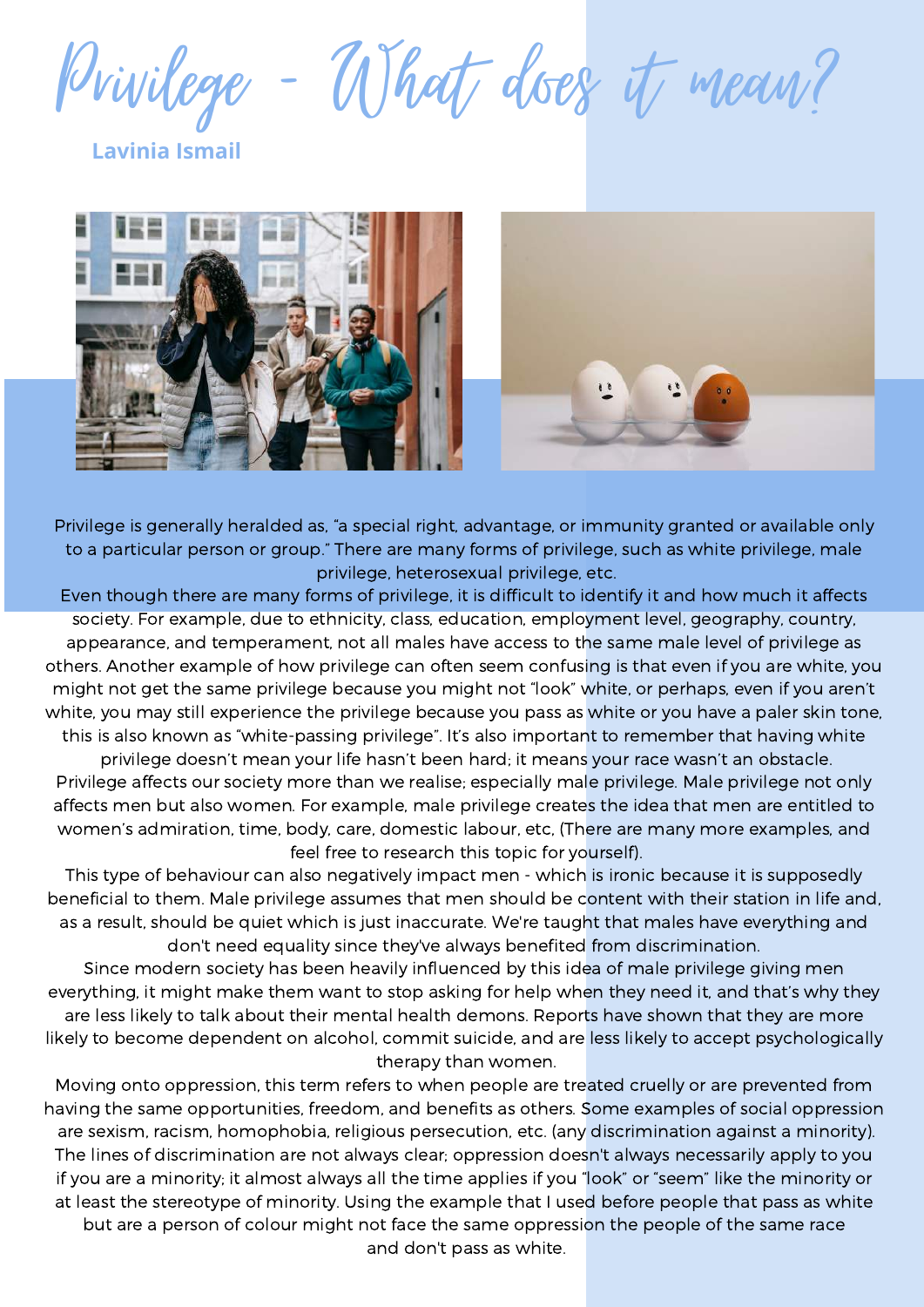White chocolate and raspberry cake

#### **Amy Leburn**

Ingredients:

250g unsalted butter 250g caster sugar 5 eggs 250g self-raising flour 1 tsp baking powder 200g fresh raspberries White Chocolate Buttercream: 200g white chocolate 200g unsalted butter, at room temperature 450g icing sugar 1-2 tbsp boiling water (optional)



Method:

- 1. Preheat your oven to 180°C and line two 20cm round cake tins with baking paper.
- 2.In a bowl, mix the butter and caster sugar together until light and fluffy.
- 3.Then add the eggs, self-raising flour and baking powder to the bowl and beat again until combined. Fold through the raspberries.
- 4. Split the mixture evenly between the two lines tins and bake for 40-45 minutes.
- Once baked, leave the cakes to cool in the tins for 10 minutes and then turn out onto a wire rack 5. to fully cool while you make the buttercream.
- 6.To make the buttercream melt the white chocolate in the microwave, or in a bowl over a pan of simmering water until smooth. Leave that to cool for ten minutes.
- Add the butter to a clean bowl and beat on its own for a few minutes to soften. Then add the icing 7. sugar and beat again until combined, followed by the melted and cooled white chocolate.
- If that mixture is a little stiff, add 1-2 tablespoons of boiling water as needed, beating each time. 8.
- Place the first sponge onto a serving plate and pipe, or spread, half of the buttercream over the 9. sponge. Add the second sponge and pipe the remaining buttercream on top however you would like.
- 10. You can decorate with raspberries if you want. Enjoy :)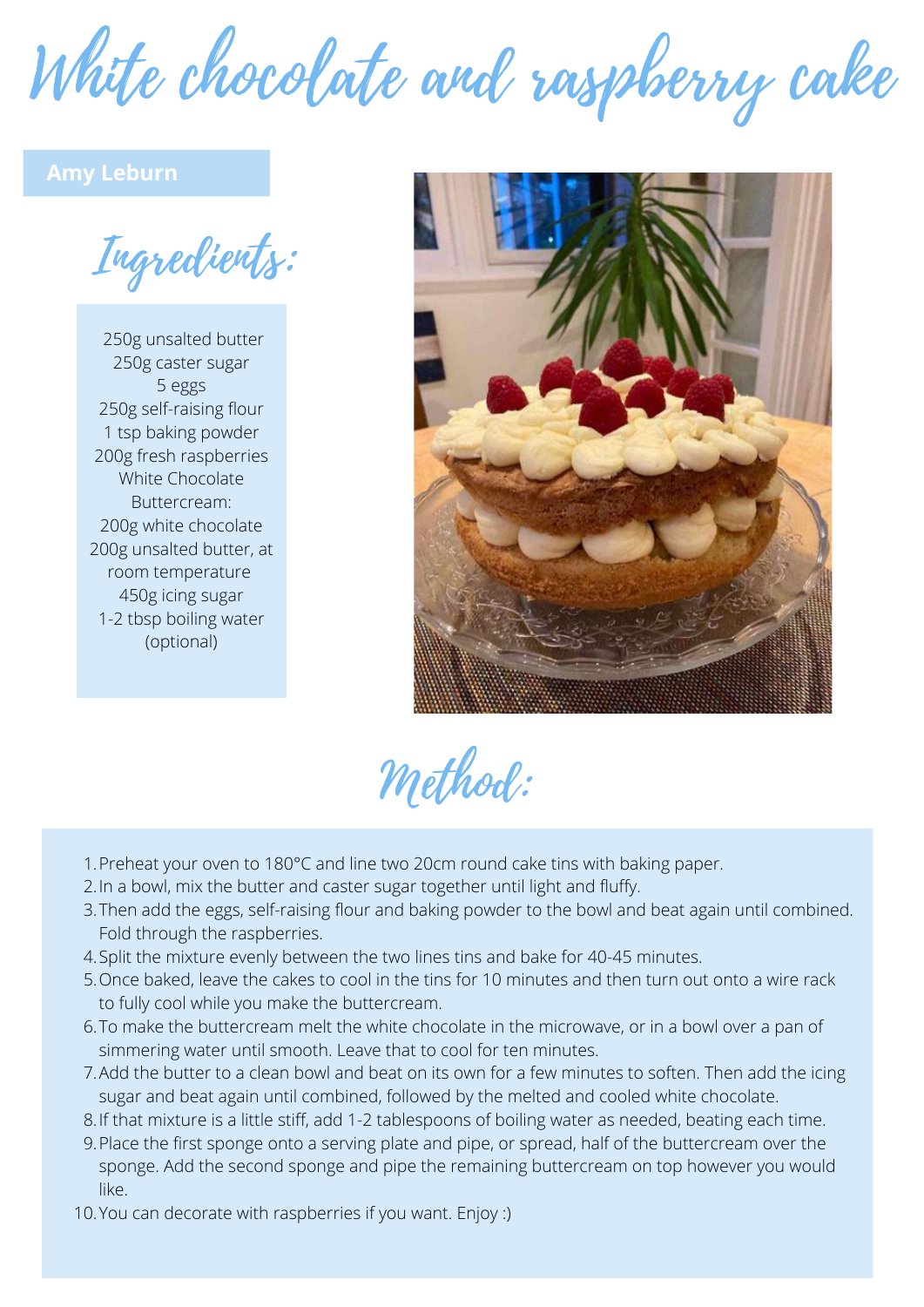# Message from Ukraine

#### **Mrs Hudson**

As the War in Europe continues, and we look towards Ukraine and the suffering that is being experienced there, we can see these are dark times indeed. Cameron Tisshaw (Class of 2013) has been living in Kyiv, Ukraine for the past six months studying for his master's degree in Russian and serving with the British military operation (Op Orbital) in Ukraine. The Russian invasion of Ukraine has forced him to evacuate to Krakow, Poland where he is currently resident.

Cameron has written to me over the weekend as follows: "Back in Kyiv, the situation with my university is dire. My fellow students and teachers are either fighting with the Kyiv territorial defence force against incoming Russian troops or hiding in bomb shelters. Here in Krakow, there are thousands of desperate Ukrainian children refugees entering the city who need support. I am helping local charities with supplies for these Ukrainian refugees entering the city. To this effect, I am reaching out to you to ask for fundraising support to help Ukraine's main children's charity (Voices of Children). The charity is raising money to help with Ukrainian children refugees currently impacted by the war in the country. Here is information on the charity: https://voices.org.ua/en/whowe-are/ These are extraordinary times and it is unusual for a former pupil to be asking for such a request. However, I believe many at the school and in the school community will be willing to help these desperate Ukrainian children"

The school will be working to respond to this as a community but, in the meantime, please do use the link to make a donation, if you would like to do so.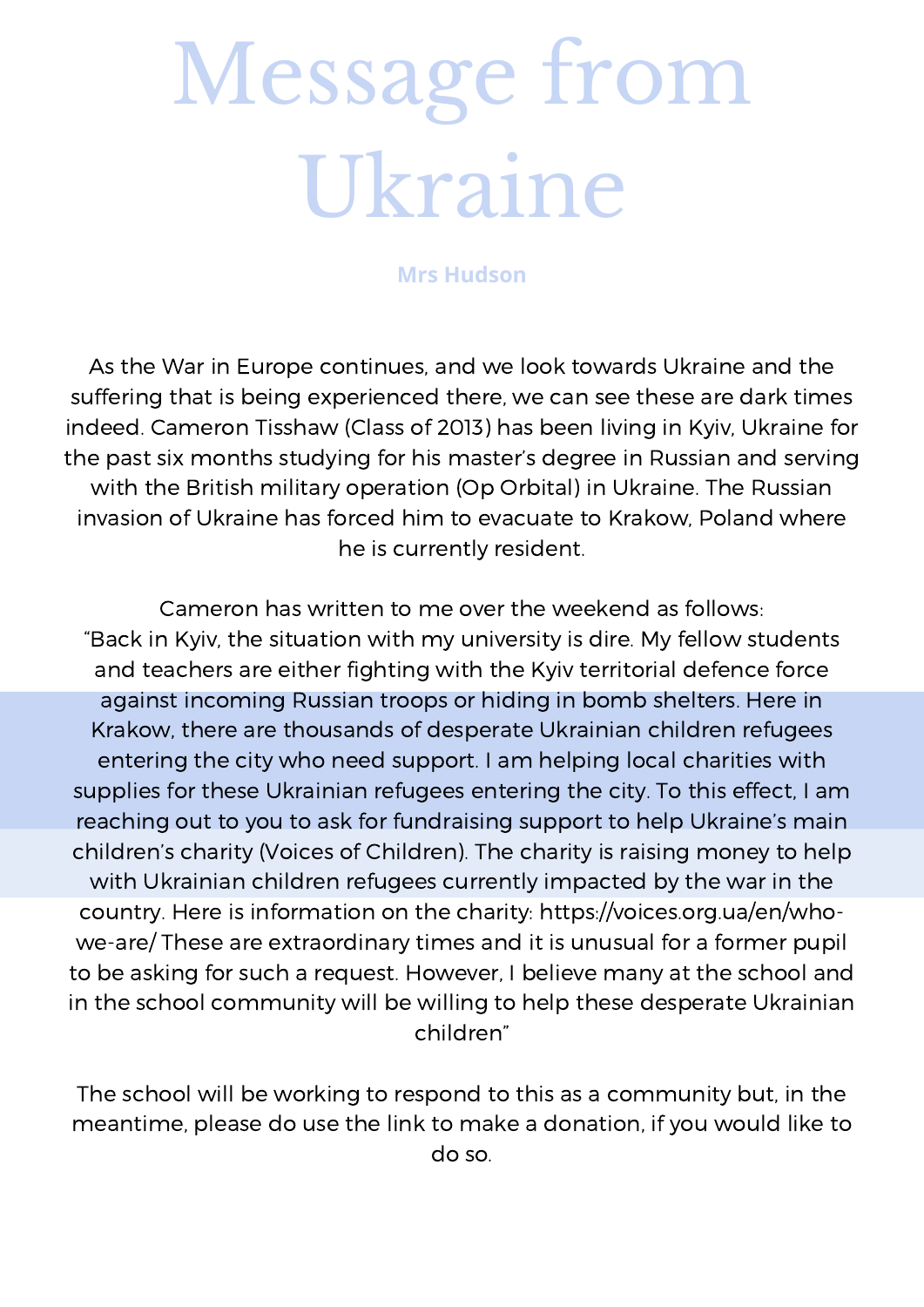## met police scandal



Metropolitan's chief of police, Cressida Dick has resigned after a series of scandals. Following an announcement of no confidence in her leadership from the mayor of London, Cressida said she had been left with no choice but to step down. But what led the first female leading the biggest UK police force to step down?

Perhaps the most recent cause was the police watchdog's discovery that found disgraceful misogyny discrimination, as well as sexual harassment among some met officers. She also faced great criticism over the Sarah Everard case, where a former metropolitan police officer used his status as an officer as a pretext for kidnapping Sarah. While it would be said that this was just one 'bad apple', much of the advice that was issued following the case also shows grievous mismanagement. Not only that but her conduct was referenced in an independent report that accused the force of institutional corruption over the unsolved murder of Daniel Morgan.

Essentially, under her leadership the police faced scandal after scandal, leading to her leadership being untenable; that citizens of the United Kingdom need a force they can trust. While her resignation alone will not be able to fix the deeply ingrained institutional misogyny in the Met police, it is certainly taking a step forward in dismantling this toxic, discriminatory culture within the force.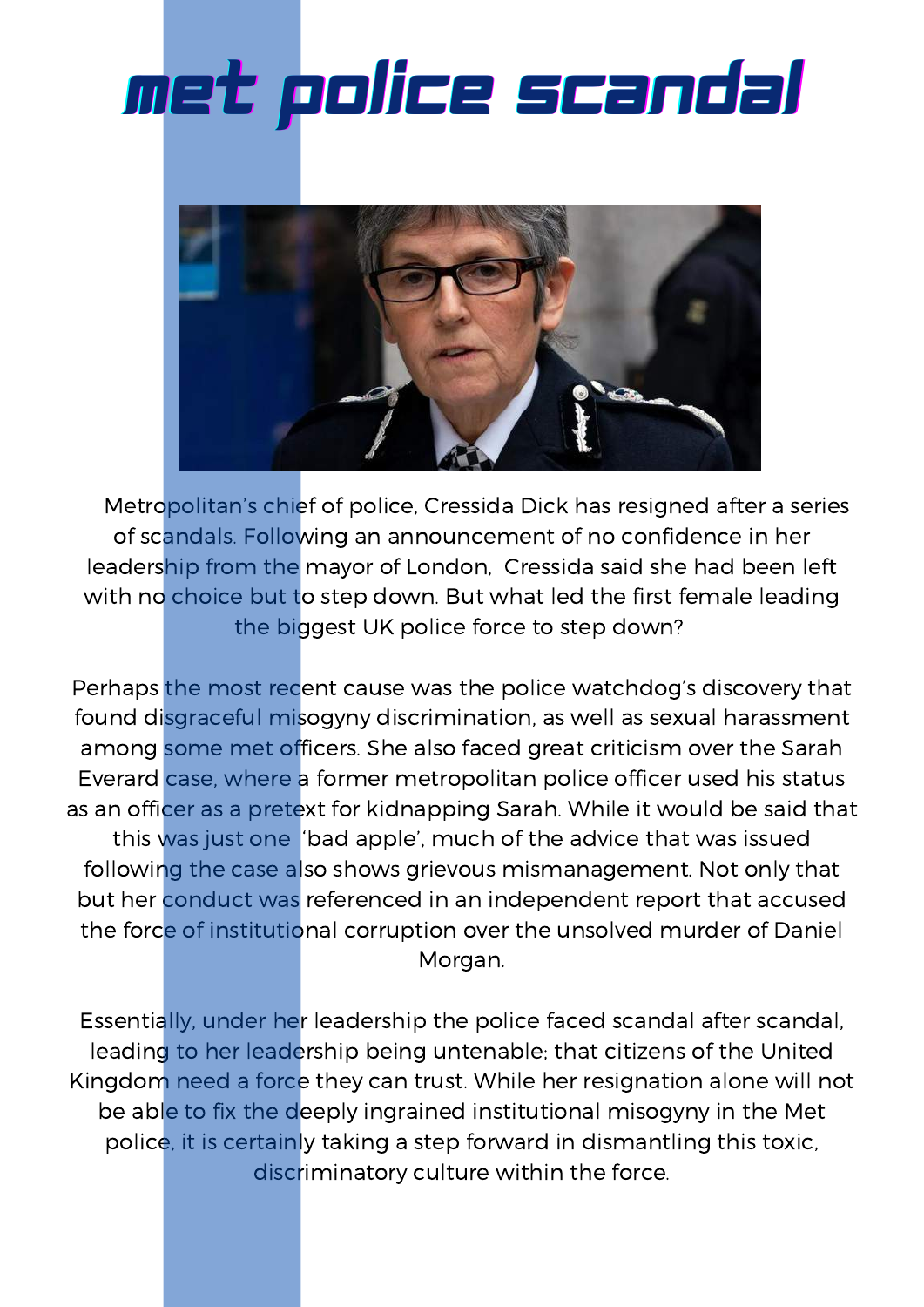## Climate change: it's not your fault

#### **Zamin Okhai**



It's easy to feel at fault for climate change. We all do to some extent - it's easy to worry about whatever emissions we create when having a meal or making our commute. Everything we do in life has an eventual environmental impact; so on a surface level, it is natural to feel guilty. After all, Greta is right - the livelihoods of ourselves and that of generations to come are at stake.

This is the standard many of us find ourselves held to. It is a standard formed from lies, misinformation, and a general misunderstanding of the polluting perpetrators of our society. The reality, however, is held within a web of corruption and manipulation, and once this is uncovered, real, genuine differences can be made, even by me and you.

In the early 2000s, British Petroleum (BP) collaborated with an esteemed marketing firm, Oglive and Mather: in an aim to paint the company, and the oil industry which it dominated, in a more friendly light. This move occurred in accordance with growing climate awareness throughout the first world – demonstrations of the effects of climate change were becoming mainstream, such as the movements led by former US Vice-President Al Gore, leaving oil companies in the firing line. In response, they pushed out the 'Carbon Footprint Calculator', a tool designed to allow you and I, the average consumers, to calculate their carbon output from day-to-day life. It was massively effective: it had millions of users within a matter of months and rooted in our society the notion that every individual has their own footprint they needed to regulate to save the planet – completely shifting the responsibility for regulating the climate onto the common man. This move of admittedly genius marketing was reflected on by John Kenney, one of the lead operators within the firm at the time, in a New York Times column in 2006, "Perhaps it always was [marketing] - instead of a genuine attempt to engage the public in the debate or a corporate rallying cry to change the paradigm." It clearly was.

And so, there it was. It wasn't the problem of such oil companies anymore, and it wouldn't be for a long time. Personally, I remember even from my S1 Geography class, using that same BP calculator, and the guilty, fearful discussions of what I, along with my classmates, could be doing better. In the winter of 2021, Lufthansa flew 18,000 empty, or near-empty flights. It was a necessity from the point of view of the German Airline Supergroup – they had to run these flights, of course, otherwise, they would lose their much-coveted take-off and landing rights across the globe. Yet the view that the responsibility rests on us, the consumer, has become integral in society, due to the manipulation and lies of the very people who pollute our planet the most.

The messages that if you simply change your everyday consumption habits, the world will be saved, are far too common, and severely uninformed. These carbon emissions are not created by the use of the odd gas stove; they are built into the society we live in - the food we eat, the tools we use, the materials which build our homes.

We exist in a sad reality in which every single act we do is ultimately destructive to our biosphere. It is inescapable. A study from OurWorldInData demonstrates this. Of all of the greenhouse gas emissions in 2016:

- 1.9% came from landfills.
- 2.7% came from the growth of rice and other crops,
- 3% came from cement,
- And 10.9% came from turning the lights on in our homes.,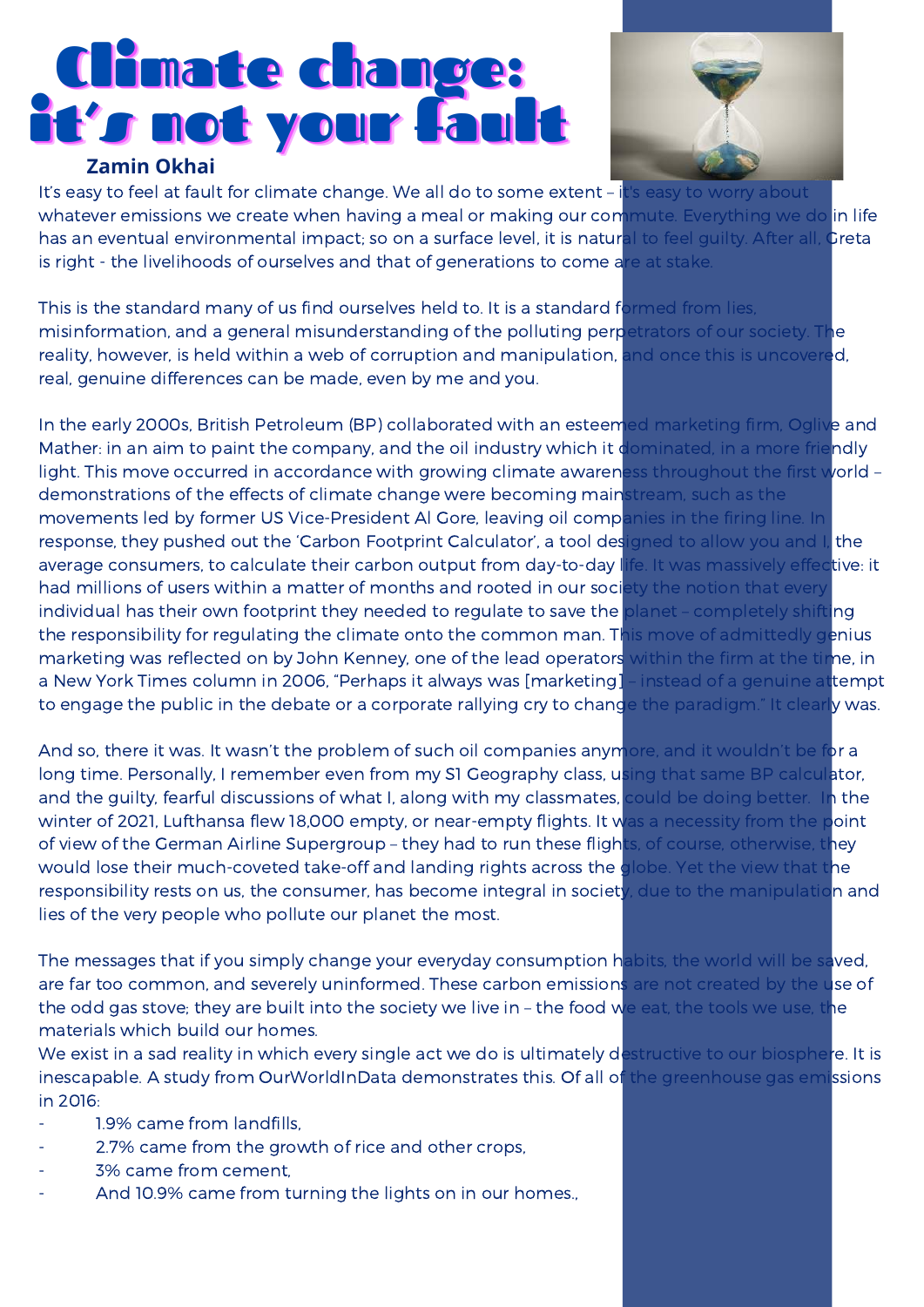But what can we do? There are only so many alternatives we can take, and the options provided to us by the global economy are inaccessible, dysfunctional, and often very, very expensive. Taxes are imposed on us for our petrol emissions, while the leading option in the electric vehicle market has a starting price of £10,000 higher than the average yearly income of a UK household. We live in a world of rising seas and burning forests; because, for the ordinary person, there is simply no other alternative provided to us. The very few other options we are provided are most often short-sighted and exist for the benefit of the brands and corporations they are perpetuated by. Brands such as Greggs and McDonalds paint themselves as environmentally friendly after introducing paper straws and shipping off a couple of vegan alternatives, while continuing to increase sales of goods made of negligently farmed, methane-producing animals. The trusting consumer is led to believe that something as trivial as a paper straw has real impact.

Although this, by no means, is a diatribe of how impotent we all are in this struggle. While the choices we make in consumption appear ineffective, choices we make in voting booths and in political pressure can bring to a halt the current reality of everyday emissions, and even begin to heal the damage the crooked system has already inflicted. Oil and gas production has buried itself into the very foundations of our political systems. Since 2015 the UK government has gifted an obscene £13,600,000,000 in subsidies to the oil and gas industry, policies which have received backing from both sides of the house. Across the Atlantic, in 2021, \$2,493,422,698 was spent by the same industries in lobbying politicians in order to create regulations in their favour. Our governments are propped up by heavily polluting industries, and currently face no reason to change this. We, as a people, have a chance to make a difference. Write letters or support campaigns putting pressure on our own local MPs to take a stand against the emissions-heavy industries we rely on and vote them out if they don't comply. Apply pressure for new, extensive regulations on what can and can't be done by polluting industries. Divert our tax contributions from funding oil rigs and gas pipelines to investing in existing carbon capture technology or cleaner methods of production across the board.

The purchasing choices we make personally can ultimately serve a purpose too. While many of the alternatives available to us are extremely expensive and inaccessible today, for those of us who have the means to purchase these goods, spending that little bit extra for the 'Eco' option will lead to such technologies becoming more affordable for others in the years to come. We have seen this idea in action in the form of solar panels in the past decade; panel costs falling 85% as the increase in effective demand has driven down prices, allowing for them to become more accessible. While, for example, electric vehicles may be inconvenient and carry an extremely hefty price tag, with increased demand competition in the industry will grow, driving down prices while making complementary goods such as chargers and servicing much more affordable and available. The use of smart, driven decisions with our wallets could be just as revolutionary as those with our political ones. However, these ideas still have a major obstacle to overcome: everyone must take part in the fight, and vitally especially those at the top.

The fight for our own planet may initially feel helpless, as though nothing we can do can make a dent in the horrific changes we have observed over the course of our own lifetimes. However, from a different perspective, we can see that the truth is rather swayed in the other direction. As we see the reality of the origins of most emissions, we can take action which will truly affect the future of our planet. By directing our eyes beyond the veil of manipulation and misinformation, we can see a way out – and it's really not too difficult.